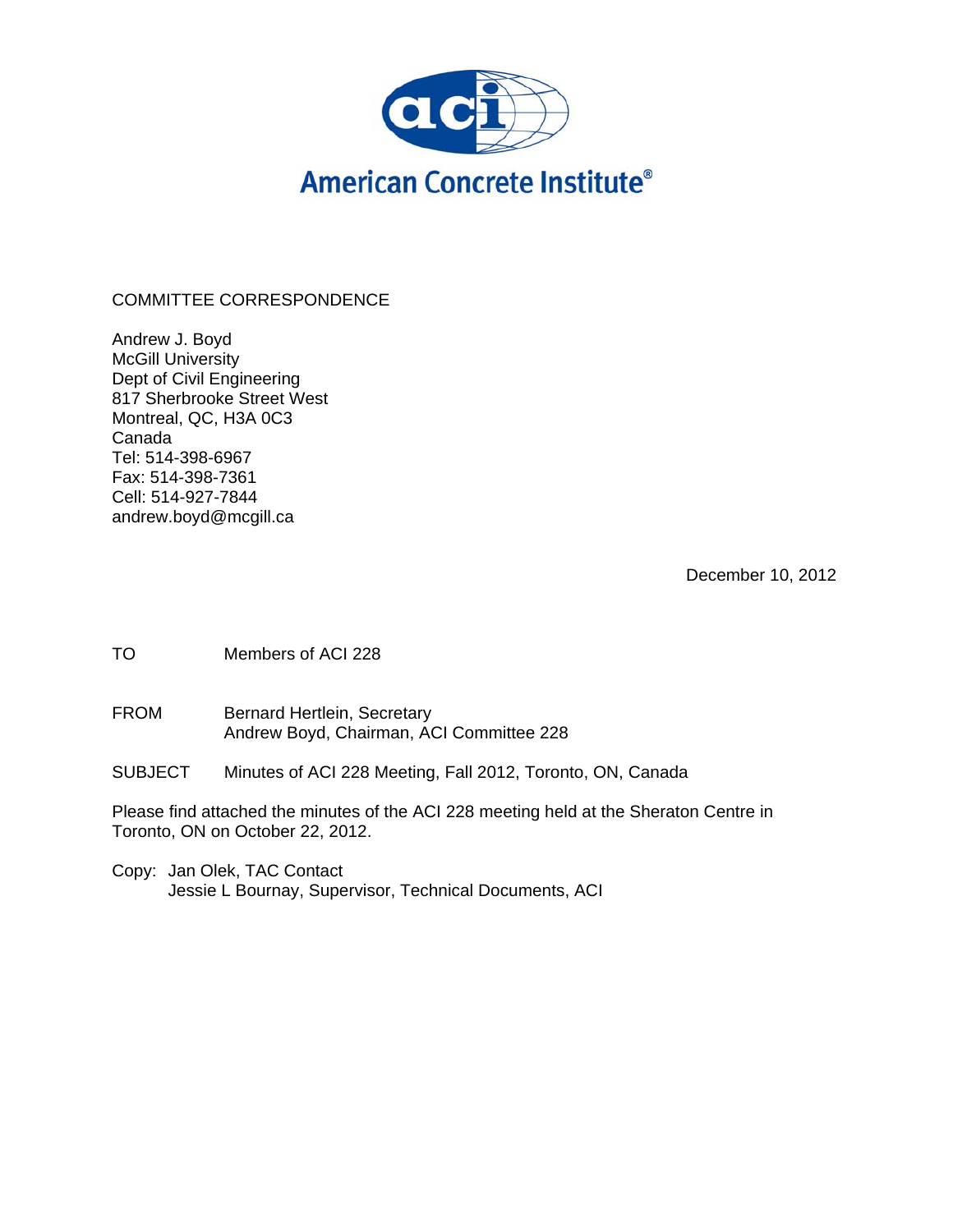# **MINUTES**

# **ACI Committee 228 - Nondestructive Testing of Concrete**

Sheraton Centre, Toronto, ON – Room: Grand East Sunday, October 22 $^{\text{nd}}$ , 2012, 9:30 am - 12.30 pm

## **1. Call to Order**

The meeting was called to order by Chairman A. Boyd at 9:34 AM.

# **2. Self-Introduction of Participants**

According to the entries recorded on the sign in sheets, a total of 50 people attend the meeting. The following attendees completed the sign in sheets:

#### **Voting Members**

| Jacob Bice             | Boris Dragunsky | Keith Kesner      |
|------------------------|-----------------|-------------------|
| Andrew Boyd            | Mike Forde      | H.S. Lew          |
| Michael Brown          | Eric Giannini   | Stephen Pessiki   |
| <b>Bill Ciggelakis</b> | Dirk Heidbrink  | <b>Paul Siwek</b> |
| Aldo De La Haza        | Bernie Hertlein |                   |
| Ethan Dodge            | Robert Jenkins  |                   |

#### **Consulting/Associate Members**

| Cesar Constantino | Ming Liu       | Randy Poston             |
|-------------------|----------------|--------------------------|
| Kerry Hall        | Roberto Nunez  | <b>Thomas Schumacher</b> |
| Liying Jiang      | Masayasu Ohtsu | David Scott              |

#### **Visitors**

| <b>Todd Allen</b>     | Dan Hughi             | Bohwan Oh        |
|-----------------------|-----------------------|------------------|
| Mohammad Aqel         | Ahmet Kirlangic       | Adrienne Osborne |
| Juan Carlos Araiza    | Andrew Komar          | Suru Shah        |
| Paulina Arczenska     | Dominic Langelier     | Syed Shah        |
| Alison Dowling        | <b>Didier Lootens</b> | Omar Shaikhon    |
| Chand Li              | Aifei Lu              | Rob Shogren      |
| <b>Julie Hartell</b>  | Angelica Mason        | Suneel Vanikar   |
| <b>Shelley Heaney</b> | Mike Morrison         |                  |
| Mark Hughes           | Hossein Reshadi Nejad |                  |

Please note that the indicated membership status was taken form the current ACI committee roster.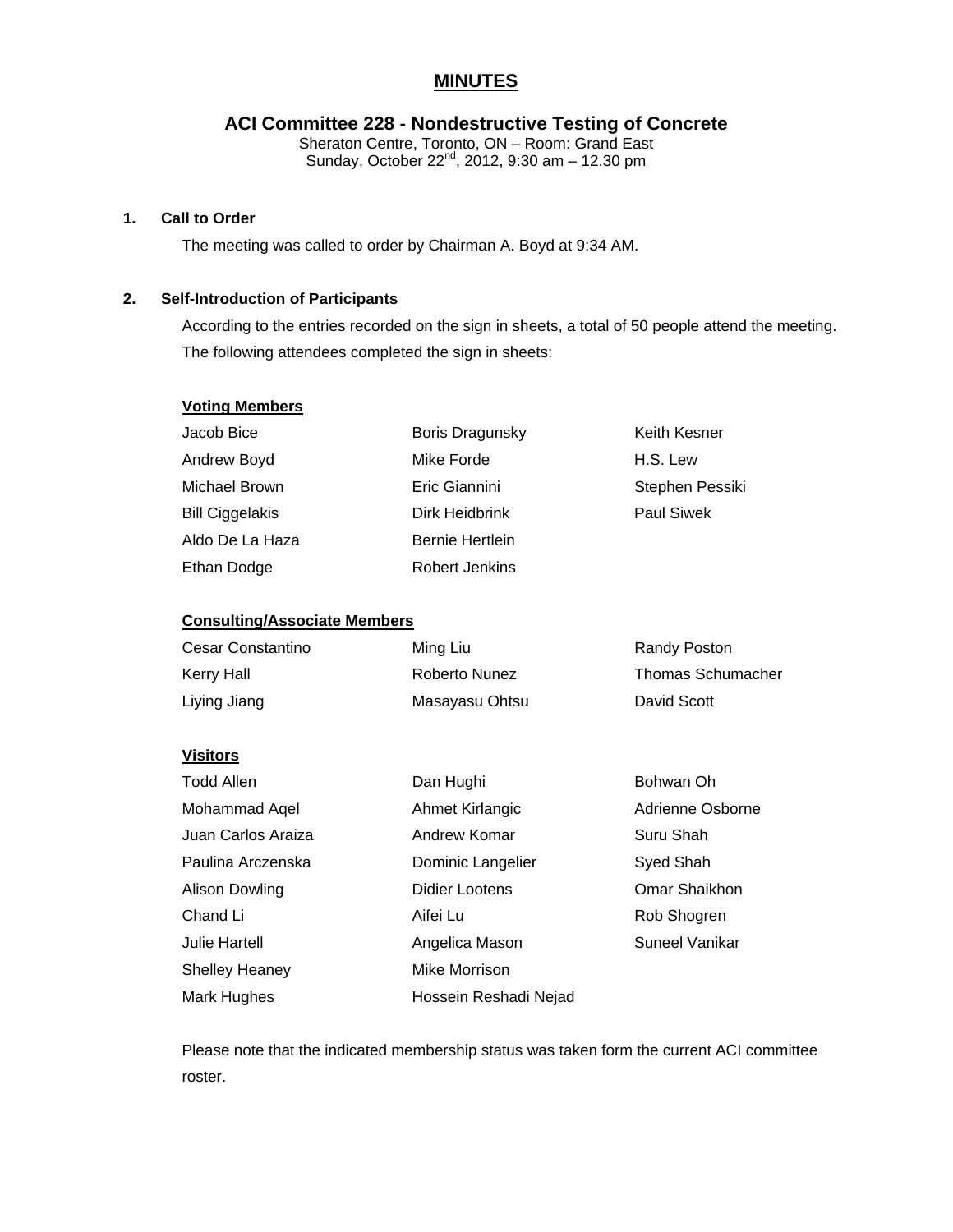## **3. Apologies for Absence**

Muhammed Basheer, Nestor Chonillo, Chris Ferraro, Malcolm Lim, John Popovics, Nate Rende, Patrick Sullivan, Michael Taylor, Woody Vogt

## **4. Approval of Agenda**:

The meeting agenda was approved with no modifications.

## **5. Membership Report**

A. Boyd introduced himself as new committee Chairman and announced that B. Hertlein would be continuing in the role of Secretary. Chairman A. Boyd extended the committee's thanks to Mike Forde for serving two terms as committee Chairman, and for his continued shepherding of the 228.2R review.

Current membership status: Voting - 29, Consulting - 8, Associate - 65

Chairman A. Boyd e-mailed a questionnaire to all voting members on Oct. 14, 2012 to determine whether they wished to retain their voting interest or step down. The Deadline for responses was set as Nov.  $15<sup>th</sup>$ , 2012.

## **6. Review & Approval of Previous Meeting Minutes**

The minutes from the March  $18<sup>th</sup>$ , 2012 meeting in Dallas, TX, USA were approved with no modifications.

## **7. Current ACI 228 Goals:**

Chairman A. Boyd presented the revised goals for the committee as:

- A. Revise ACI 228.1R; "In-Place Methods to Estimate Concrete Strength"
- B. Revise ACI 201.2R; "Guide for Conducting a Visual Inspection of Concrete in Service" as ACI 228.3R.
- C. Establish certification program for NDT Technicians (ACI 601-F)
- D. Administer ACI James Instruments Award:

## **8. Subcommittee & Task Group Meetings**

The schedule of relevant subcommittee and task group meetings will be included in all future agendas to help promote attendance.

## **9. Reports:**

A. Status of 228.1R document revision (Boyd/Kesner):

The existing version was reapproved by ballot (27 Affirmative, 2 Not Returned) and will thus remain in the MCP while we update it. K. Kesner reported on beginning of 228.1R review. If anyone is interested in volunteering to aid in revision of any particular section, please contact Chairman A. Boyd or K. Kesner.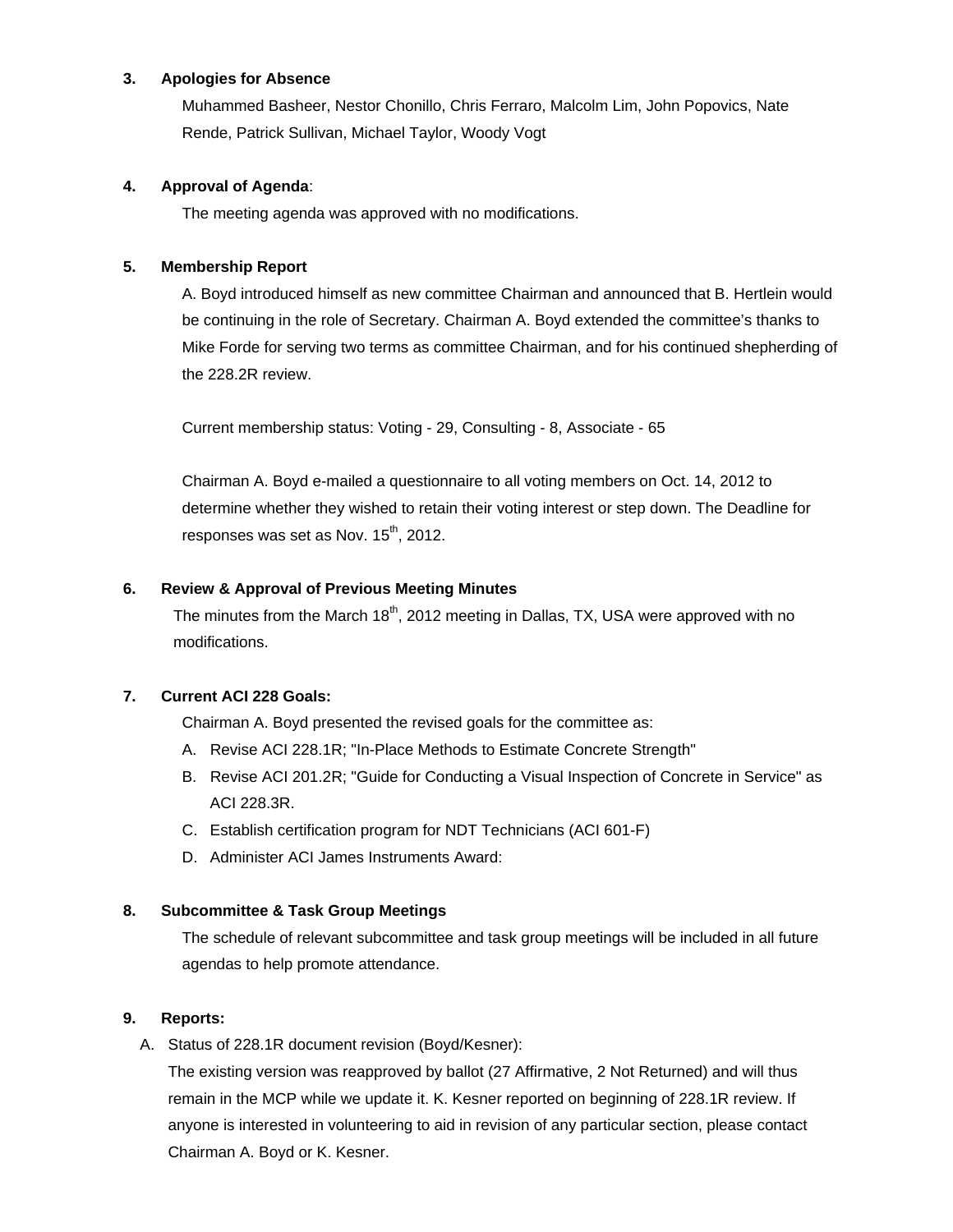B. Status of 228.2R document revision (Forde)

Document is listed as in 'Production Prep' on website. M. Forde reported that the staff technical editor had added a number of revisions, such as requesting dual units when they are not helpful to understanding the document. All outstanding issues are expected to be resolved by he end of the year, with publication of the new document in 2013.

C. Status of 228.3R document (Boyd) - 201.1R

An official request has been submitted to TAC regarding the transfer of document 201.1R from Committee 201 to Committee 2228, to be revised/expanded and renumbered 228.3R in future versions. TAC placed the item on their agenda for the Toronto Convention and should respond shortly afterward.

- D. Creating subcommittee 228-B: Visual Inspection. Chairman A. Boyd informed the committee that E. Giannini has been appointed chairman of a new subcommittee to lead the review of 228.3R once TAC gives official approval to the transfer.
- E. ACI 228-A: Certification program for NDT Technicians (Lim) T. Allen reported that a financial impact statement would be discussed in the 228-A/601-F subcommittee meeting on Monday. Mike Morrison of ACI reported that anyone interested in

participating should join 601-F since future certification program development will now take place under Committee 601-F.

F. C&BM Special Issue - ACI 228 25th Anniversary (Boyd)

Chairman A. Boyd reported that the Special Issue is now complete and should hopefully be published by the end of 2012.

G. James Instruments Award (Heidbrink)

D. Heidbrink announced that James Instruments has increased the James Award from \$1200 to \$1800, which should encourage more participation. D. Heidbrink recommended visiting the website for more details on the award and past winners.

| <b>ACI 201</b> | Durability of Concrete - Nothing new to report.                             | Andrew Boyd     |
|----------------|-----------------------------------------------------------------------------|-----------------|
| <b>ACI 207</b> | Mass Concrete - 207.3R now in publication - heavily references              | Chris Ferraro   |
|                | 228.1R/228.2R & 201.1R                                                      |                 |
| <b>ACI 214</b> | Evaluation of Results of Tests Used to Determine the Strength of Concrete   | Kal Hindo       |
|                | - Not present, no report.                                                   |                 |
| <b>ACI 222</b> | Corrosion of Metals in Concrete - Nothing new to report.                    | Randy Poston    |
| <b>ACI 224</b> | Cracking - Finalizing revision of main committee report which needs to be   | Randy Poston    |
|                | considered when discussing 228.3R.                                          |                 |
| <b>ACI 231</b> | Properties of Concrete at Early Ages - Not present, no report.              | Thomas Voigt    |
| <b>ACI 236</b> | Material Science of Concrete - Not present, no report. Missed last two      | Muhammed        |
|                | meetings and wishes to be replaced as liaison. A. Boyd reported that        | <b>Basheer</b>  |
|                | subcommittee 236-B on Transport Mechanisms has been dissolved.              |                 |
| <b>ACI 301</b> | Specifications for Concrete - Nothing new to report.                        | Nick Carino     |
| <b>ACI 311</b> | Inspection of Concrete - Nothing new to report.                             | Robert Jenkins  |
| <b>ACI 336</b> | Footings, Mats and Drilled Piers - B. Hertlein reported that 336 was in the | Bernie Hertlein |
|                | final stages of editorial review of 336.3R.                                 |                 |
| <b>ACI 342</b> | Evaluation of Concrete Bridges and Bridge Elements - Nothing new to         | Jacob Bice      |
|                | report.                                                                     |                 |
| <b>ACI 362</b> | Parking Structures - New guide published last month, refers to 228 docs     | <b>Boris</b>    |
|                | for testing.                                                                | Dragunsky       |

#### **10. Liaison Reports:**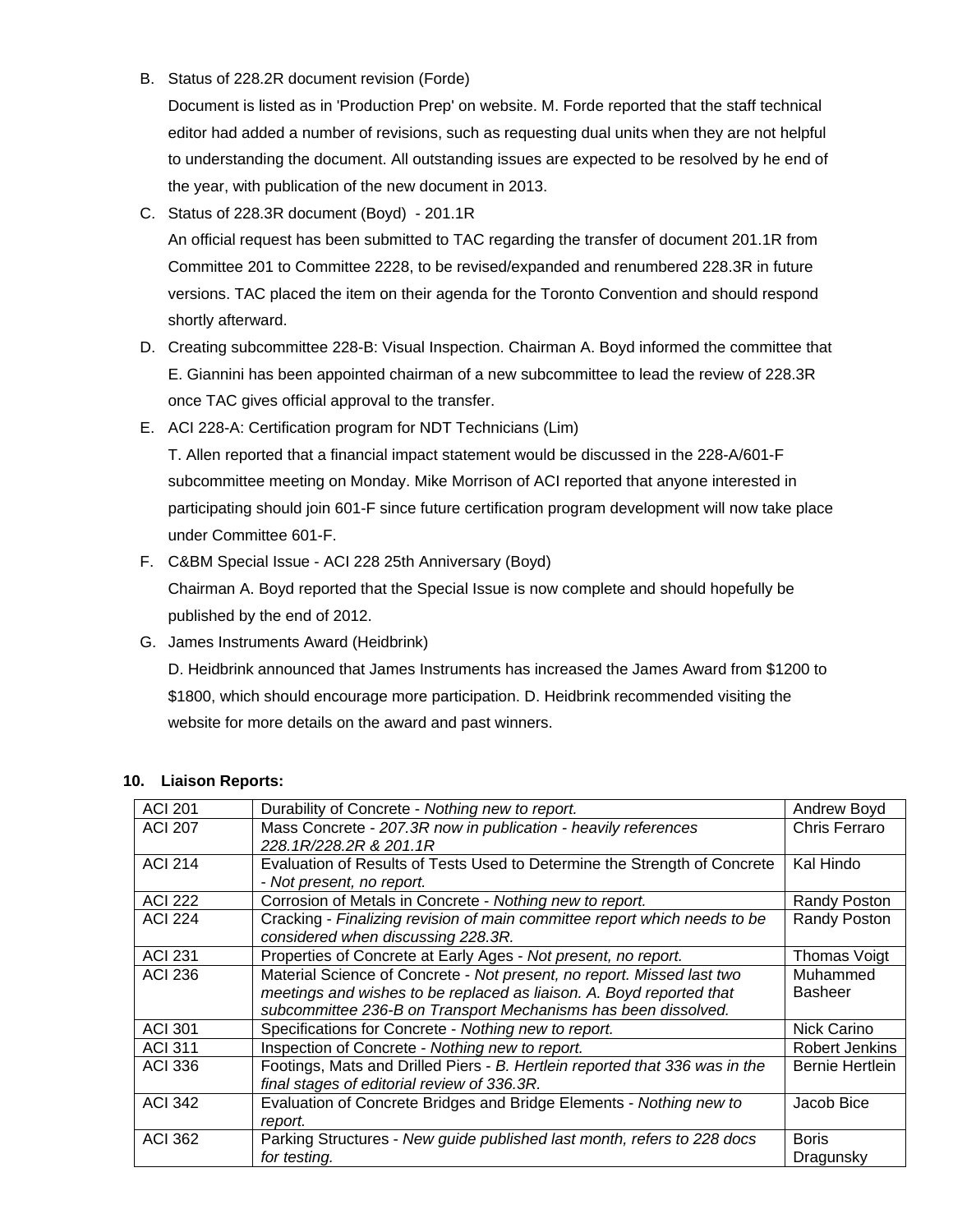| <b>ACI 364</b>   | Rehabilitation - L. Jain reported 364 is updating 364.1R.                    | Keith Kesner         |
|------------------|------------------------------------------------------------------------------|----------------------|
| <b>ACI 365</b>   | Service Life Prediction - Not attending, no report. Missed last two meetings | Muhammed             |
|                  | and wishes to be replaced as liaison.                                        | <b>Basheer</b>       |
| <b>ACI 437</b>   | Strength Evaluation of Existing Concrete Structures - D. Heidbrink           | Keith Kesner         |
|                  | reported that the committee is currently reviewing public comments on the    |                      |
|                  | 437 Load Test document.                                                      |                      |
| <b>ACI 440</b>   | Fiber-Reinforced Polymer Reinforcement - Not present, no report.             | <b>Michael Brown</b> |
| <b>ACI 444</b>   | Experimental Analysis for Concrete Structures - Publishing SP on SHM         | John Popovics        |
|                  | Technologies, sponsoring a session on acoustic emission this conference      |                      |
|                  | and one on performance monitoring during construction for Minneapolis.       |                      |
| <b>ACI 543</b>   | Concrete Piles - Document to be published shortly, wants to be replaced      | William              |
|                  | as liaison due to conflicts.                                                 | Ciggelakis           |
| <b>ACI 546</b>   | Repair of Concrete - Not present, no report.                                 | Ken Lozen            |
| <b>ACI 562</b>   | Evaluation, Repair, and Rehabilitation of Concrete Buildings - R. Poston     | Kith Kesner          |
|                  | reported that the 562 document will be published shortly.                    |                      |
| <b>ACI E706</b>  | Concrete Repair Education - Not present, no report.                          | Ken Lozen            |
| <b>ICRI 210</b>  | Evaluation - Not present, no report.                                         | Ken Lozen            |
| TRB AFF40 $(1)$  | Nondestructive Evaluation of Structures - Workshop on "Nondestructive        | Larry Olson          |
|                  | Testing Automation: Combined Methods and Data Fusion", Sunday,               |                      |
|                  | January 13, 2013.                                                            |                      |
| <b>RILEM ISC</b> | Nondestructive In Situ Strength Assessment of Concrete - Nothing new to      | John Popovics        |
|                  | report.                                                                      |                      |

The following suggestions were received for additional committees to add:

| <b>ICRI150</b>   | ICRI Notes on ACI 562 Code Requirements                              | Liyang Jiang |
|------------------|----------------------------------------------------------------------|--------------|
| <b>RILEM OSM</b> | On-Site Measurement of Concrete and Masonry Structures by Visualized | Masayasu     |
|                  | <b>NDT (TC-239)</b>                                                  | Ohtsu        |

## **11. ACI Sessions:**

- A. "Applications of Acoustic Emission for Reinforced Concrete" Fall 2012, Toronto, ON Committee 437 - 2 Sessions Part 1: Tuesday 8:30 AM - 10:30 AM, Dominion South (6 Presentations) Part 2: Tuesday 11:00 AM - 1:00 PM, Dominion South (6 Presentations)
- B. "Advances in Condition Assessment of Concrete Bridges" /w 342 Fall 2013, Phoenix, AZ (Olson) **Preliminary session request due October 26, 2012.**
- C. Proposals for New Sessions N. Carino noted that the SHRP-2 review of NDT methods was drawing to a close, and a session on the findings should be considered. M. Forde reported that Monica Starnes was leading the SHRP effort for FHWA, and would be reporting at TRB in January.
- D. Deadlines:

**Spring 2014 (Reno, NV)**: Preliminary session request due April 19, 2013.

## **12. Recent & Upcoming Meetings/Conferences:**

Links lead to conference websites.

A. Structural Faults & Repair, Edinburgh, UK, July 3-5, 2012 - M. Forde reported that 160 delegates attended, with more than 120 presentations. Has now begun preparations for the 2014 edition.